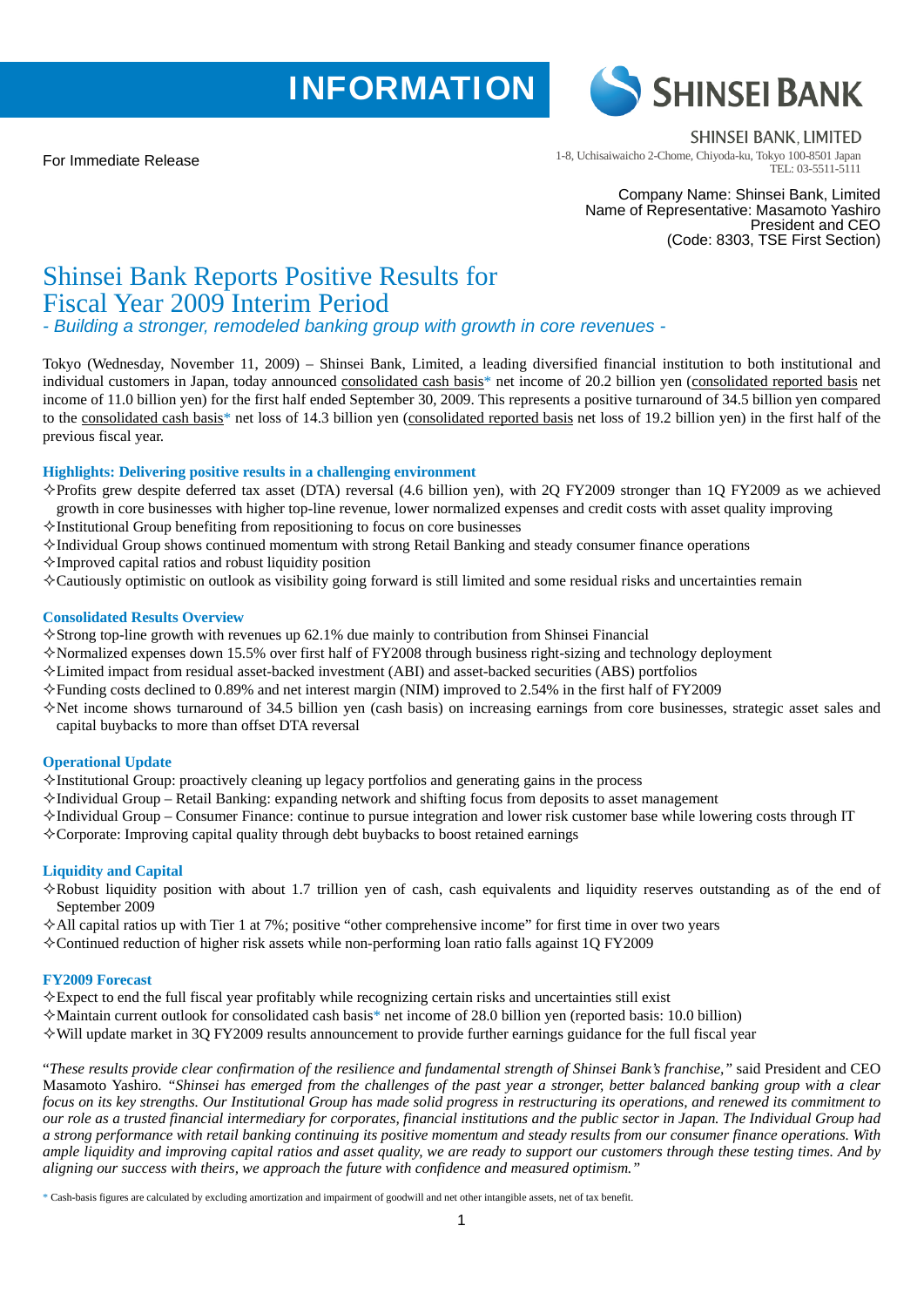## **1. Highlights of Consolidated Financial Results**

| 1. підпідню от сопронианти і піантіаі нерапо                |                                                                   |           |           |                 |
|-------------------------------------------------------------|-------------------------------------------------------------------|-----------|-----------|-----------------|
|                                                             | (Millions of U.S. dollars*/JPY Billions except per share amounts) |           |           |                 |
|                                                             | 09.4-09.9 \$US                                                    | 09.4-09.9 | 08.4-08.9 | <b>Change</b> % |
| <b>Total Revenue</b>                                        | 1,846.9                                                           | 165.8     | 102.3     | 62.1%           |
| Net Interest Margin                                         | 2.54%                                                             | 2.54%     | 1.83%     |                 |
| General and Administrative Expenses                         | 963.5                                                             | 86.5      | 76.7      | 12.7%           |
| Expense-to-Revenue Ratio                                    | 52.2%                                                             | 52.2%     | 75.0%     |                 |
| <b>Ordinary Business Profit</b>                             | 883.3                                                             | 79.3      | 25.5      | 210.2%          |
| Cash Basis** Net Income (Loss)                              | 225.0                                                             | 20.2      | $-14.3$   | 241.5%          |
| Reported Basis Net Income (Loss)                            | 122.5                                                             | 11.0      | $-19.2$   | 157.4%          |
| Cash Basis** Diluted Net Income (Loss) Per Share (\$US/JPY) | 0.11                                                              | 10.31     | $-7.28$   | 241.5%          |
| Cash Basis** $ROA$ (Annualized)                             | 0.3%                                                              | 0.3%      | $-0.2%$   |                 |
| Cash Basis** ROE (Fully Diluted) (Annualized)               | 6.9%                                                              | 6.9%      | $-4.1%$   |                 |
|                                                             | 09.9 \$US                                                         | 09.9      | 09.3      | <b>Change</b> % |
| <b>Total Assets</b>                                         | 135,719.0                                                         | 12,183.5  | 11,949.1  | 1.9%            |
| <b>Risk Assets</b>                                          | 93,959.0                                                          | 8,449.2   | 9,621.0   | $-12.2%$        |
| <b>Risk Assets/Total Assets</b>                             | 69.4%                                                             | 69.4%     | 80.5%     |                 |
| Diluted Equity Per Share (\$US/JPY)                         | 3.47                                                              | 312.05    | 284.95    | 9.5%            |
| Total Capital Adequacy Ratio                                | 9.36%                                                             | 9.36%     | 8.35%     |                 |
| Tier I Capital Ratio                                        | 7.00%                                                             | 7.00%     | 6.02%     |                 |
| Core Tier I Capital Ratio***                                | 4.87%                                                             | 4.87%     | 4.03%     |                 |
| Tangible Common Equity Ratio****                            | 3.47%                                                             | 3.47%     | 3.00%     |                 |
| Non-Performing Loan Ratio*****                              | 3.41%                                                             | 3.41%     | 2.51%     |                 |

\* U.S. dollar amounts have been calculated at JPY 89.77 to \$1.00, which was the approximate exchange rate at September 30, 2009.

\*\* Cash-basis figures are calculated by excluding amortization and impairment of goodwill and other intangible assets, net of tax benefit.

\*\*\* Core Tier I capital ratio = Tier I, excluding preferred securities and preferred stock minus deferred tax assets (net) divided by risk assets.

\*\*\*\* Tangible Common Equity ratio = Net assets minus preferred stock, intangible assets and minority interests divided by total assets, excluding intangible assets.

\*\*\*\*\* Non-performing loan ratio under the Financial Revitalization Law on a non-consolidated basis.

#### **2. Income Statement: Increased earnings from core businesses despite DTA reversal**

Our earnings for the interim period ended September 30, 2009 clearly reflect both improving market conditions as well as the success of our "back to basics" business model: an Institutional Group focused primarily on basic banking, customer-enabling services and niche finance, and an Individual Group that provides integrated banking and consumer finance services to over six million active customers in Japan, underpinned by a forward-looking risk management system based on global standards.

**Total revenue** in the first half ended September 30, 2009, was 165.8 billion yen, up 62.1% compared to the same period of the previous fiscal year. While the main revenue driver was consumer finance subsidiary Shinsei Financial - incorporated in our consolidated results from October 1, 2008 we have started to see a larger contribution from our core businesses with a further improvement in the second quarter compared to the first quarter of fiscal year 2009. We have used gains from capital buybacks and the sale of collateralized loan obligations (CLOs) to clean-up our legacy portfolios while continuing to wind down proprietary operations.

Measures to right size and remodel our businesses, together with the roll-out of the Bank's low-cost technology platform across our consumer finance subsidiaries, have significantly reduced our cost base. Normalized **general and administrative expenses**, excluding Shinsei Financial's direct expenses, declined to 64.8 billion yen, or 15.5% in the first half of fiscal year 2009 from 76.7 billion yen in the same period of the previous fiscal year (before the consolidation of Shinsei Financial). During this period the number of employees in the Group decreased by more than 1,000. Even including Shinsei Financial's direct expenses, total expenses increased by only 9.7 billion yen, or 12.7%, to 86.5 billion yen in the first half of fiscal year 2009, compared with the same period in fiscal year 2008.

In consumer finance, we have implemented stricter credit risk policies as part of our efforts to strengthen risk management in this area. As a result, **net credit costs** for the first half of fiscal year 2009 were 39.2 billion yen, or 5.9%, lower than the first half of the previous fiscal year, despite the inclusion of Shinsei Financial's costs which were not present in the prior period.

**Amortization of goodwill and other intangible assets** associated with the acquisition of consumer and commercial finance companies increased to 10.8 billion yen in the first half of fiscal year 2009, compared with 5.7 billion yen in the previous period with the increase due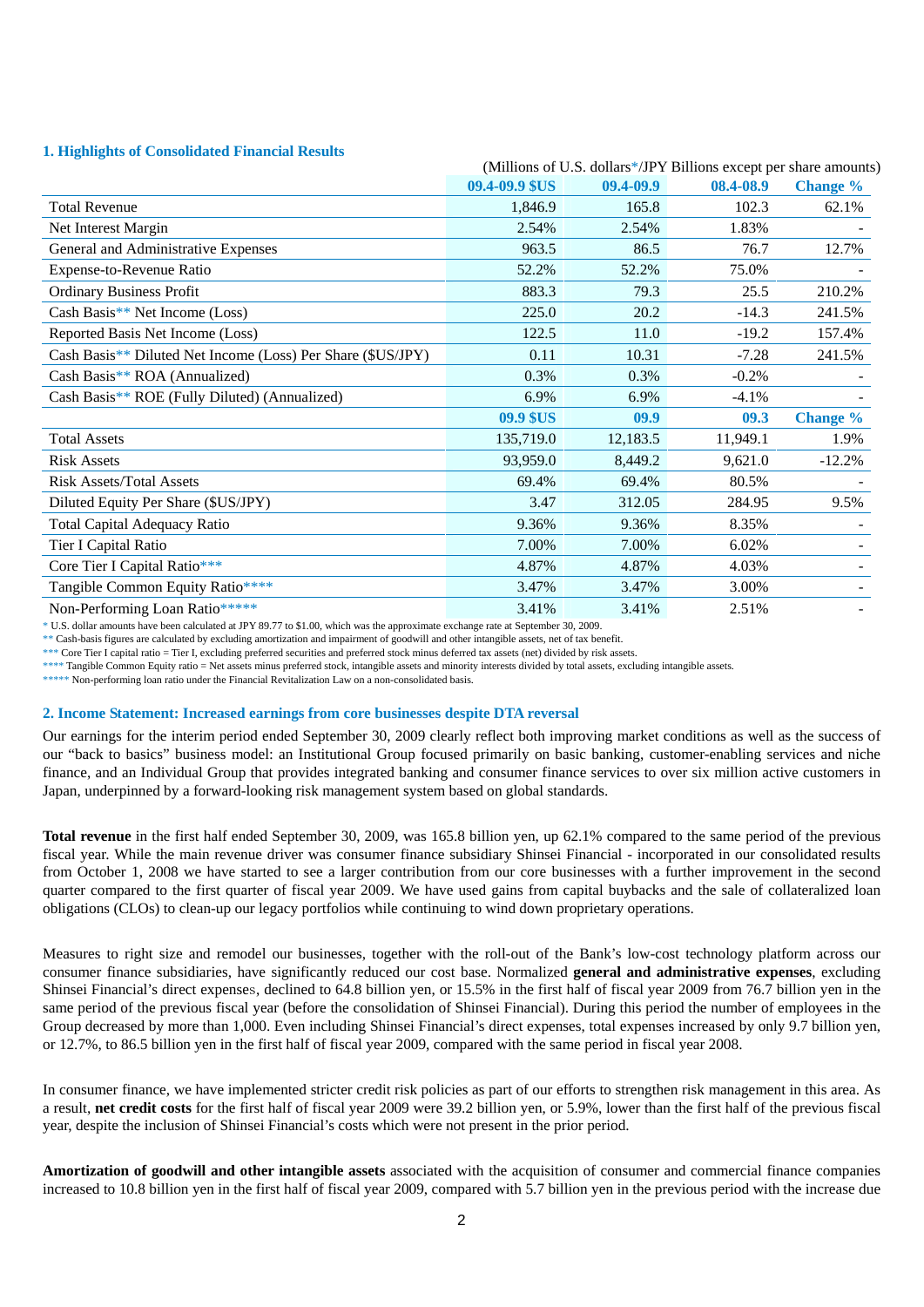to the acquisition of Shinsei Financial.

**Other losses** of 9.1 billion yen consisted primarily of 8.4 billion yen of provisioning for "grey zone" interest repayment provisions at Shinki, 0.9 billion yen at Shinsei Financial and 0.5 billion yen at APLUS. These were mitigated in part by better-than-expected recoveries of written off claims within Shinsei Financial, Shinki and Shinsei Bank, totaling 4.3 billion yen. While "grey zone" expenses are expected to remain at a high level for some time, we have started to see some encouraging indications of a downward trend in the number of claims for repayment of "grey zone" interest in our business. The first half of fiscal year 2008 results included a 7.2 billion yen gain on the sale of the Bank's Meguro Production Center, net of restoration and future relocation costs, and a gain of 8.2 billion yen on the sale of Showa Auto Rental & Leasing.

As the back to basics strategy begins to deliver results, Shinsei Bank recorded a **consolidated cash basis\* net income** in the first half ended September 30, 2009 of 20.2 billion yen, compared to a **consolidated cash basis net loss** of 14.3 billion yen in the previous fiscal year. The **consolidated reported basis net income** was 11.0 billion yen this first half, compared to a **consolidated reported basis net loss** of 19.2 billion yen in the previous first half.

## **3. Balance Sheet: Asset quality and capital ratios improving**

As we realign our institutional banking operations to focus on customer-driven rather than proprietary trading business, we have actively sought to reduce risk assets, while remaining committed to our role as a trusted financial intermediary to our client base. While Shinsei Bank's **total assets** increased 2.0% from 11,949.1 billion yen at March 31, 2009, to 12,183.5 billion yen at September 30, 2009, this was due almost entirely to an increase in securities, including purchases of Japanese National Government bonds, to manage our robust liquidity reserves. The balance of loans and bills discounted decreased 6.9% from 5,876.9 billion yen at March 31, 2009 to 5,469.9 billion yen at September 30, 2009.

While our **non-performing loan ratio** has increased on March 31, 2009, it improved from 3.65% in the first quarter to finish the second quarter at 3.41%. In particular, we have made progress in improving our asset quality in the Institutional Group where we have been actively managing the legacy overseas ABI and ABS portfolios that were responsible for heavy losses last fiscal year. Balances for these asset classes fell from 127.7 billion yen to 109.5 billion yen (ABI), and 78.4 billion yen to 70.2 billion yen (ABS) respectively, from March 31, 2009 to September 30, 2009. Impairments and mark-downs on ABI and ABS and European investments were limited to just 2.5 billion yen in the first half of fiscal year 2009, compared with 18.2 billion yen in the same period of the previous fiscal year.

Shinsei Bank has built, and continues to enhance a robust liquidity position centered on cost-effective retail and core institutional deposits with low reliance on credit sensitive funding sources. **Total deposits** increased 774.3 billion yen or 12.3% to 7,046.5 billion yen at September 30, 2009, compared to March 31, 2009. The retail deposit balance increased 534.0 billion yen over the six months from March 31, 2009, and stood at 5,557.0 billion yen at September 30, 2009. We have shifted our focus from longer-maturity higher-rate time deposits to a new two-week maturity deposit that rewards customers' loyalty, but also offers them the flexibility to manage their funds more actively.

Amid global deliberations over bank capitalization levels, Shinsei Bank has continued to focus on the quality rather than just the quantity of capital. In light of this, we implemented a number of initiatives that have resulted in a reduction of our risk assets by almost 1.2 trillion yen over the last six months ended September 30, 2009. As a result, we recorded a **total capital adequacy ratio** of 9.36% and a **Tier I capital ratio** of 7.00% on a Basel II basis at September 30, 2009. We have also increased tangible equity by taking advantage of capital buyback opportunities, while improved market conditions have resulted in positive "other comprehensive income" (OCI) for the first time in over two years. As a result, we recorded a **core Tier I capital ratio** of 4.87% and a **tangible common equity ratio** of 3.47% at September 30, 2009.

#### **4. Business Line Results**

## **Institutional Group: Results achieved from proactive business remodeling**

Comprising the Institutional Banking business and Showa Leasing, the Institutional Group is engaged in a strategic transformation to position customers and their needs back at the center of its business model. We have terminated proprietary investment programs responsible for losses in recent years, continued to clean up our balance sheet, and exited or scaled down unprofitable businesses. Extensive restructuring has improved efficiency and reduced our expense base, but not at the cost of retaining key talent in core competencies.

As we have continued to de-risk our balance sheet of legacy risk assets, the Institutional Group recorded lower balances for corporate loans, real estate finance loans, and other product loans at September 30, 2009 compared to the end of the last fiscal year. Institutional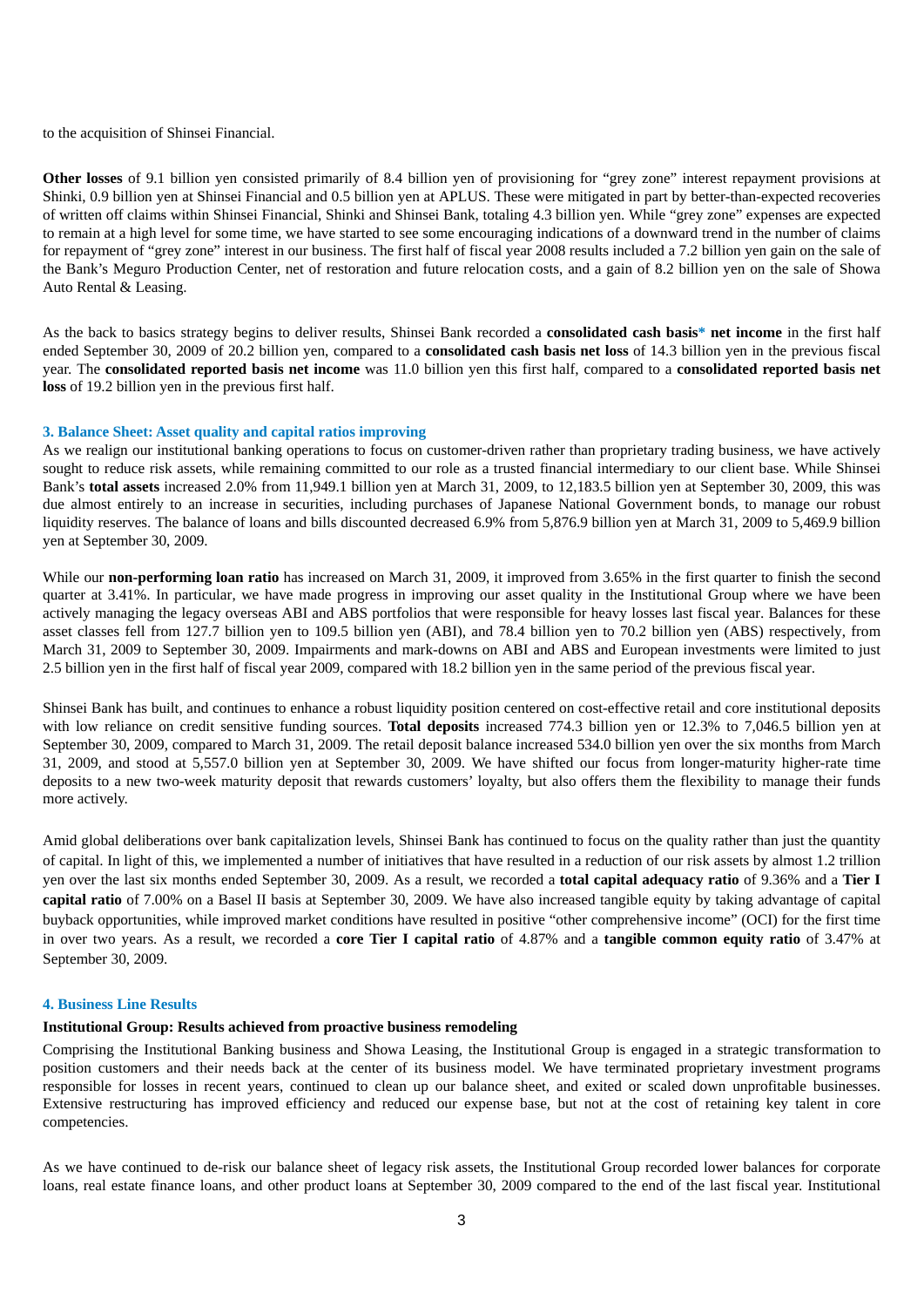deposits and debentures have steadily increased over the same period. We remain, however, committed to providing risk capital to the Japanese economy and during the first half of fiscal year 2009 we have established a new division to provide solutions to small- and medium-sized enterprises, and implemented initiatives to strengthen our relationships with regional financial institutions.

The Institutional Group recorded a **total revenue** of 44.9 billion yen in the first half ended September 30, 2009, compared to a **total revenue** of 27.4 billion yen in the same period in fiscal year 2008. The increase was driven by a growing contribution from core businesses, even as we took some mark-downs and impairments on legacy assets. While revenues were down in credit trading and principal investments, due to lower levels of market activity, revenue improved strongly in our customer-enabling foreign exchange, derivatives and equity-related business as a result of increased customer flow driven by the recovery in credit markets. Our securitization business also returned to profitability. Sales of CLOs that were conservatively impaired in the previous fiscal year generated additional gains in our other capital markets business as we finish cleaning up the balance sheet.

Extensive restructuring in fiscal year 2008, coupled with stricter cost controls and cost reduction measures, resulted in **general and administrative expenses** of 22.5 billion yen in Institutional Group, a 7.4 billion yen, or a 24.9%, decrease from the first half of the prior fiscal year.

As a result, the Institutional Group showed an **ordinary business profit** of 22.3 billion yen in the first half of fiscal year 2009, compared with an **ordinary business loss** of 2.5 billion yen in the same period of the previous fiscal year. Lower net credit costs resulted in an **ordinary business profit after net credit costs** of 9.7 billion yen, compared with an **ordinary business loss after net credit costs** of 29.2 billion yen in the same period of fiscal year 2008.

#### **Individual Group: Continued momentum**

The Individual Group consists of the retail banking business as well as the subsidiaries Shinsei Financial, APLUS, Shinki and Shinsei Property Finance. Shinsei Financial was acquired on September 22, 2008 from GE Japan Holdings Corporation and its results have been incorporated in our Results of Operations from October 1, 2008.

The retail bank is successfully shifting focus from deposits to asset management and loan provision to further diversify revenue composition, in line with shifting customer demand. We have pressed ahead with expansion of our branch network, opening six new, cost-effective *Shinsei Consulting Spots* that specialize in asset management solution sales in the first half of fiscal year 2009. In consumer finance, while "grey zone" interest refund claims have shown signs of falling from their high levels, we still enjoy unique indemnity protection from such liabilities on the majority of our largest consumer loan portfolio. We are accelerating the integration of Shinsei Financial and Shinki to consolidate our position as a major player in the personal loan space. During the first half of fiscal year 2009, Shinki decided to close almost all of its unmanned branches by the end of this fiscal year and its customers now have access to Shinsei Financial's Lake ACM (automatic contract machine) network. Positioning installment sales and settlement services as strategic growth businesses, APLUS continues to shrink its cost base and unlock new revenue potential.

Retail deposits now stand at 5,557.0 billion yen. The balance of our assets under management, which include retail deposits and debentures as well as mutual funds and variable annuities, rose by over 500 billion yen in the first half of fiscal year 2009 and now exceeds 6.5 trillion yen. The Individual Group serves more than six million active customers, including close to 2.5 million retail bank account holders.

**Total revenue** increased 56.2% to 111.3 billion yen in the first half of fiscal year 2009, compared to 71.2 billion yen in the previous fiscal year. This was predominantly driven by the contribution of Shinsei Financial and further improvement in our retail banking operations, which offset lower revenues at APLUS and Shinki as they focus on lower risk customers.

**Ordinary business profit** in the first half of fiscal year 2009 was up 96.4% to 47.3 billion yen, compared to 24.1 billion yen in the same period of the previous fiscal year. The increase in **ordinary business profit** reflected higher revenues for the reasons given above and lower expenses across all businesses on a normalized basis.

**Ordinary business profit after net credit costs** was 21.2 billion yen for the first half of fiscal year 2009, compared to an **ordinary business profit after net credit costs** of 7.4 billion yen in the first half of the previous fiscal year, due primarily to the incorporation of Shinsei Financial within the Individual Group as well as the progress made in retail banking, net credit recoveries at Shinki, and cost reduction measures that offset lower profits at APLUS.